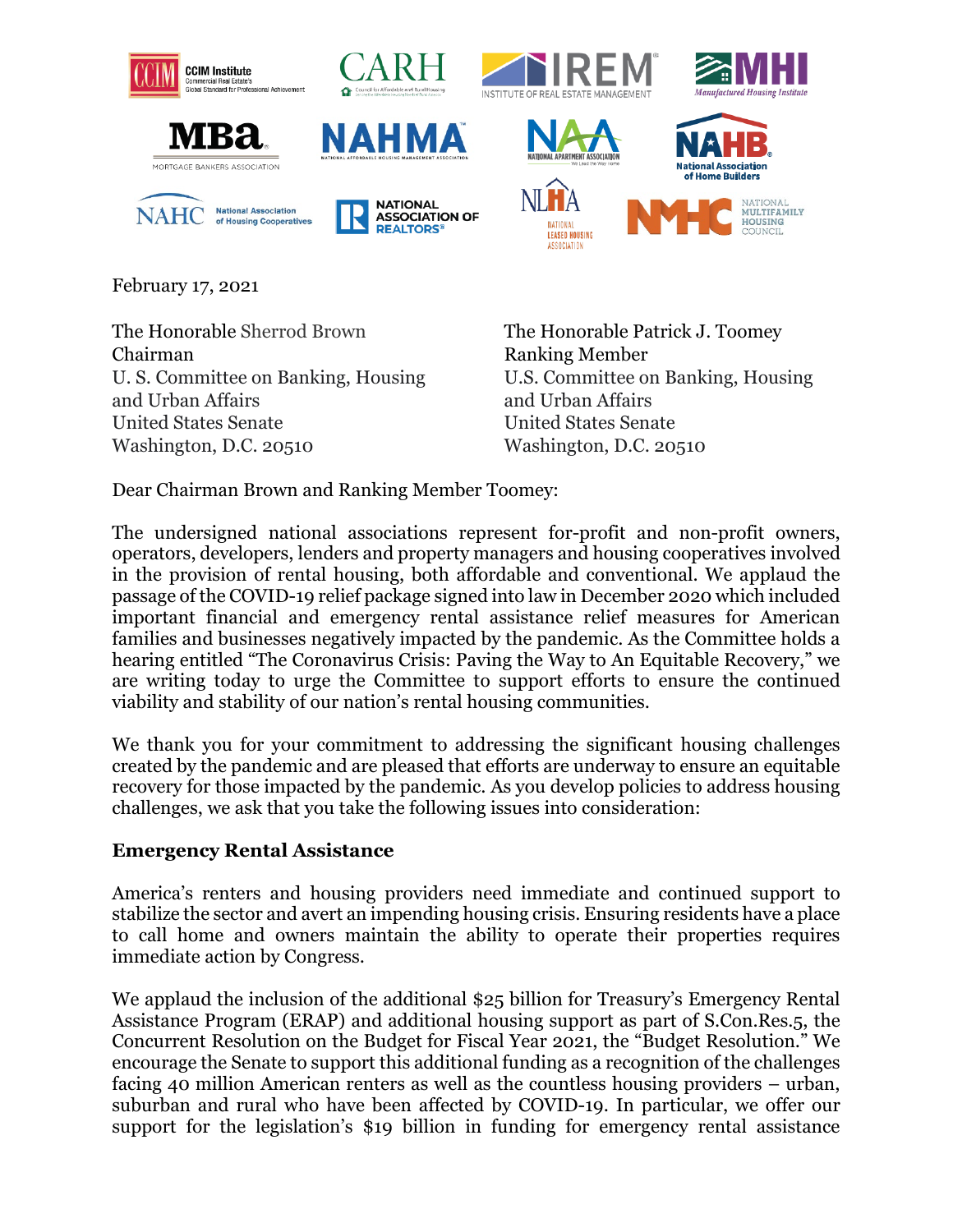combined with the \$5 billion for emergency Housing Choice Vouchers, the \$100 million to support unassisted households living in USDA-subsidized properties, the \$750 million to support the Indian Housing Block Grant program and the Indian Community Development Block Grant program, as well as the \$100 million in funding for NeighborWorks to support housing counseling services. Finally, we are also pleased that \$10 billion in assistance for homeowners was included and notably will provide critically needed support to the owners of small rental properties ranging from one to four rental units.

As we approach 12 months with some sort of federal eviction moratorium in place, the financial solvency of many in the housing industry, including thousands of small "mom and pop" firms, are in jeopardy. Functioning under reduced revenue for almost a year has drained reserves, caused deferred maintenance and capital improvements and placed many housing providers on the precipice of economic ruin. Renters too, even with moratoria in place continue to face tremendous financial uncertainty as a result of the pandemic. The [U.S. Census Bureau's Household Pulse Survey](https://www.census.gov/data/tables/2021/demo/hhp/hhp23.html) showed that in the week ending February 1 approximately 30% of renters responding were either deferring their rent or had no/slight confidence in their ability to pay next month's rent. With billions in lost rent throughout the pandemic it is clear from all estimates that additional federal assistance is needed to support our nation's renters and housing providers.

Rental housing providers continue to work with their residents impacted by the pandemic by implementing rent repayment arrangements, waiving fees and connecting them with social service resources. Protracted eviction moratoriums interfere with these good-faith efforts and housing providers' ability to ensure they have enough rental income to manage their properties. Housing providers cannot continue to shoulder the financial impacts of the pandemic without sufficient, broad-based and readily-deployed rental assistance.

With their reserves depleted and inconsistent rental income coming in, housing providers need more financial assistance to ensure that they can continue to pay payroll, utilities, mortgage payments, insurance premiums and, importantly, property taxes. Significant shortfalls in rent payments, a vast majority of which flows into other economic sectors, could have devastating impacts on communities across the country and their abilities to fund essential services.

While previous federal COVID-19 relief packages were a life preserver for the countless Americans facing financial hardship, the reach of these funds is far narrower than the scope of the current [CDC eviction order,](https://www.federalregister.gov/documents/2020/09/04/2020-19654/temporary-halt-in-residential-evictions-to-prevent-the-further-spread-of-covid-19) both in terms of statutory income requirements and scale of aid necessary.

Therefore, we strongly support the inclusion of additional rental and housing assistance in the "Budget Resolution." We also strongly encourage policymakers to continue to monitor the economic recovery from COVID-19 as the nation continues to roll out vaccines to the American public. Additional robust, direct rental assistance – beyond the newly proposed \$25 billion – may be warranted should the crisis continue into or beyond the Fall. The housing affordability crisis could be exacerbated in the long- and short-term and housing providers may never fully recover outstanding debt – whether through the eviction process or otherwise. This could hurt America's most vulnerable renters and devastate the industry.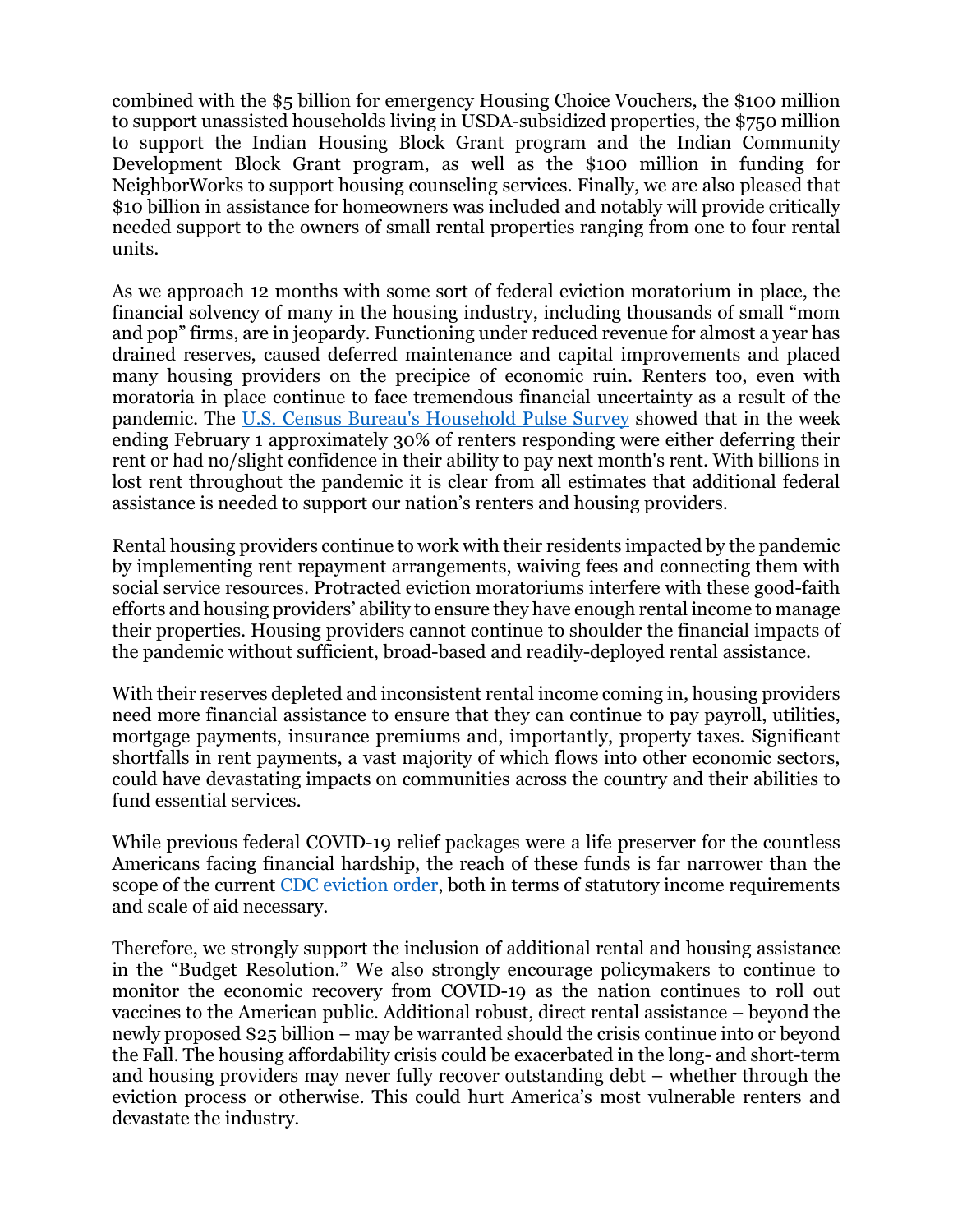## **Emergency Rental Assistance Implementation and Expansion Efforts**

We applaud the bipartisan work done in crafting the \$25 billion in ERAP approved in the last COVID-19 relief package. As Congress looks to provide additional funding, we urge policymakers to refrain from efforts to thwart the original Congressional intent of the program. Congress saw the great need for rental assistance across the nation and across a variety of income levels. In addition, it correctly identified the need to cover the growing backlog of rental payments facing residents and housing providers and focused the assistance on addressing rental arrears. Yet, despite this, numerous jurisdictions are crafting rental assistance programs using ERAP funds that far too narrowly constrain recipient eligibility in a way that seriously limits the utility of federal assistance funds. Congress and the Administration should work to ensure the proposed \$25 billion in additional ERAP funding operates with the same guidelines, income targets, and overall program structure as enacted in December 2020. It's important to remember that some jurisdictions used a portion of their initial CARES Act allocation to create rental assistance programs and then had to retool those structures to meet the parameters of the new federal ERAP in late 2020 and early 2021. Efforts to amend program rules, eligibility or even add additional eligible activities to this new ERAP appropriation will slow disbursement of funds, cause confusion amongst grantees, property owners and renters and could ultimately be detrimental to the success of ERAP and the financial security of our nation's renters.

To assure the urgent need for rental assistance is met across income levels specified in the bi-partisan legislation enacted in December, Congress and Treasury should encourage grantees to not be overly restrictive in income targeting and only consider income at the time of application while preserving eligibility for up to 80 percent AMI for those who have seen income reduced as a result of the pandemic. An area in which Congress and Treasury may wish to expand ERAP is to provide needed flexibility to jurisdictions in high-cost areas of the country to allow for an upwards deviation of program eligibility to 100 percent AMI. The reality is that there is a population who has seen incomes drop as a result of the pandemic but currently are prevented from receiving assistance because they are above 80 percent AMI. There is significant need to help stabilize workforce housing residents who do not traditionally need housing assistance but are under great financial stress all the same.

Congress and Treasury must also prevent funding from being diverted from directly addressing rental and utility arrears and current rent and utility obligations. While these efforts are well-intentioned, they will continue to threaten the housing stability of millions of renters and property owners who are in great need. As Treasury continues to provide guidance to states, territories and localities on disbursement of ERAP funds, we feel further clarification is needed to ensure Congressional intent is acknowledged in seeing that funds are distributed swiftly, efficiently and in a manner that allows for flexibility. In addition, it is imperative that rental assistance programs be easily executable and expeditiously administered to those in need, ensuring residents can self-certify and/or utilize attestation forms to seek assistance, rather than requiring burdensome paperwork.